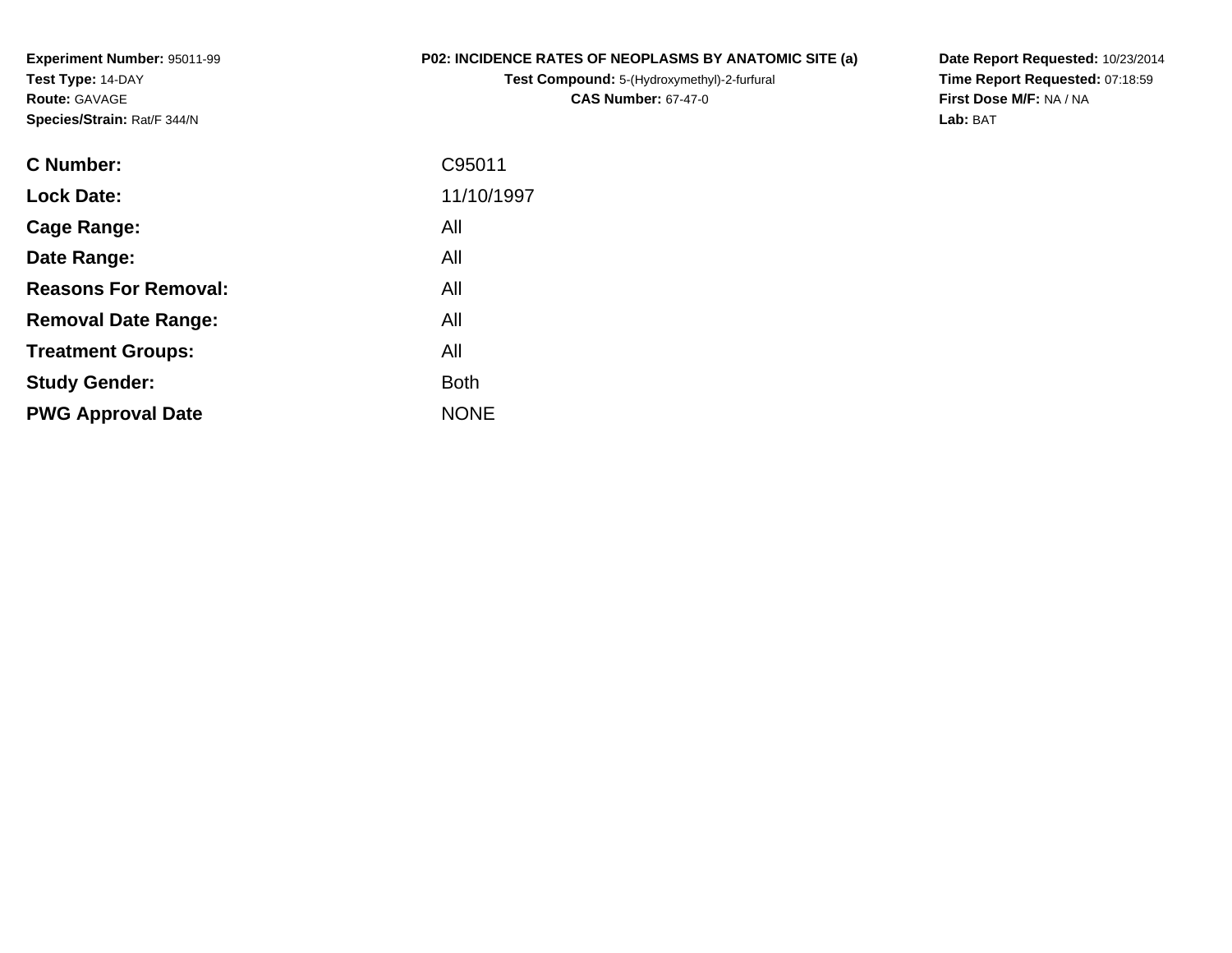**Experiment Number:** 95011-99**Test Type:** 14-DAY**Route:** GAVAGE

#### **Species/Strain:** Rat/F 344/N

#### **P02: INCIDENCE RATES OF NEOPLASMS BY ANATOMIC SITE (a)**

**Test Compound:** 5-(Hydroxymethyl)-2-furfural

**CAS Number:** 67-47-0

**Date Report Requested:** 10/23/2014**Time Report Requested:** 07:18:59**First Dose M/F:** NA / NA**Lab:** BAT

| F 344/N Rat MALE                                                             | 0 MG/KG | 1500<br><b>MG/KG</b> |
|------------------------------------------------------------------------------|---------|----------------------|
| <b>Disposition Summary</b>                                                   |         |                      |
| <b>Animals Initially In Study</b><br><b>Early Deaths</b><br><b>Survivors</b> | 5       | 5                    |
| <b>Terminal Sacrifice</b>                                                    | 5       | 5                    |
| <b>Animals Examined Microscopically</b>                                      | 5       | 5                    |
| <b>ALIMENTARY SYSTEM</b><br>None                                             |         |                      |
| CARDIOVASCULAR SYSTEM<br>None                                                |         |                      |
| <b>ENDOCRINE SYSTEM</b><br>None                                              |         |                      |
| <b>GENERAL BODY SYSTEM</b><br>None                                           |         |                      |
| <b>GENITAL SYSTEM</b><br>None                                                |         |                      |
| <b>HEMATOPOIETIC SYSTEM</b><br>None                                          |         |                      |
| <b>INTEGUMENTARY SYSTEM</b><br>None                                          |         |                      |
| MUSCULOSKELETAL SYSTEM<br>None                                               |         |                      |
| NERVOUS SYSTEM<br><b>Brain</b>                                               | (5)     | (5)                  |

a - Number of animals examined microscopically at site and number of animals with lesion

b - Primary tumors: all tumors except metastatic tumors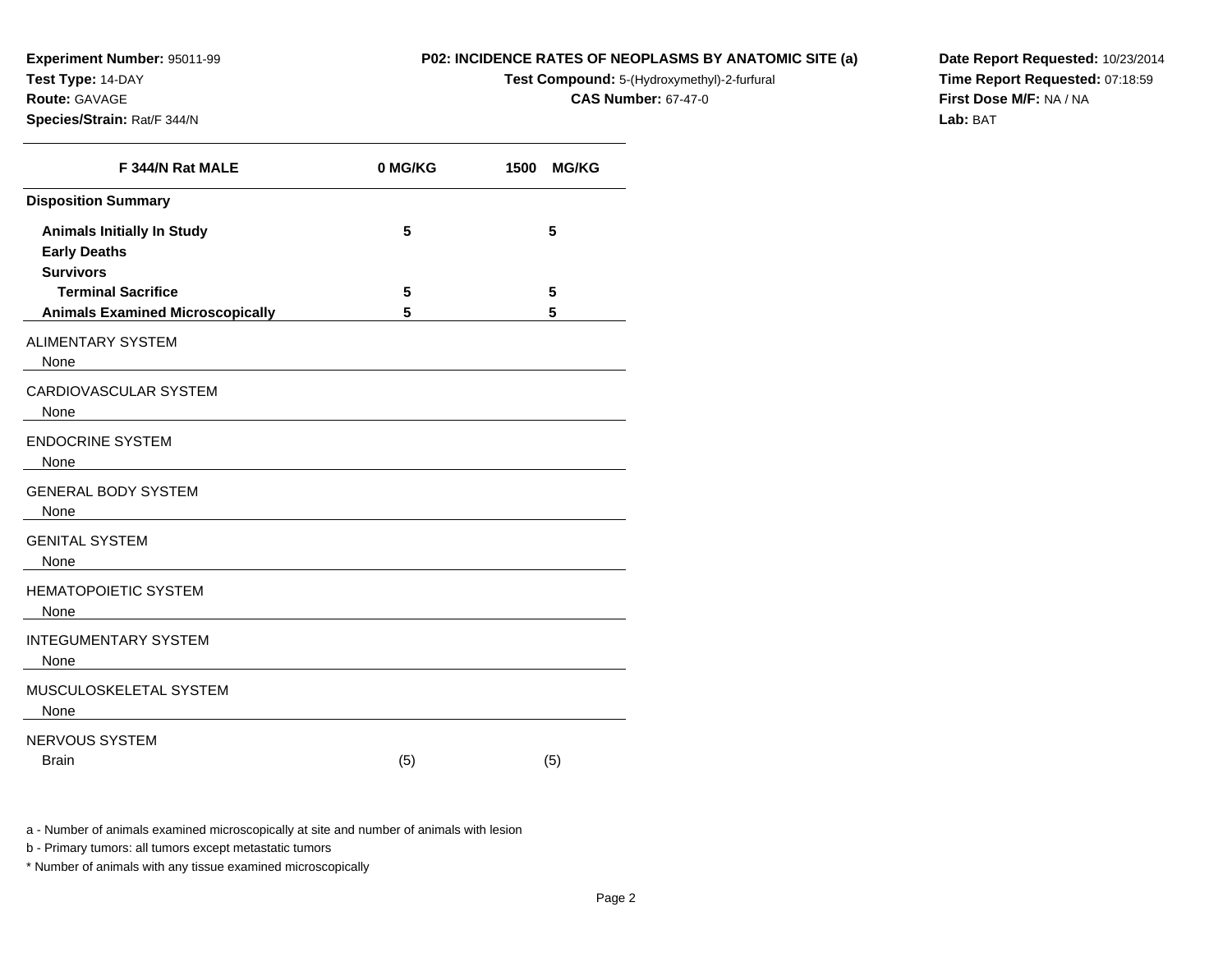**Experiment Number:** 95011-99

**Test Type:** 14-DAY

## **Route:** GAVAGE

**Species/Strain:** Rat/F 344/N

| P02: INCIDENCE RATES OF NEOPLASMS BY ANATOMIC SITE (a) |
|--------------------------------------------------------|
|--------------------------------------------------------|

**Test Compound:** 5-(Hydroxymethyl)-2-furfural

**CAS Number:** 67-47-0

**F 344/N Rat MALE 0 MG/KG 1500 MG/KG** Spinal Cordd  $(5)$  (5) (5) RESPIRATORY SYSTEMNoneSPECIAL SENSES SYSTEMNoneURINARY SYSTEM

None

a - Number of animals examined microscopically at site and number of animals with lesion

b - Primary tumors: all tumors except metastatic tumors

\* Number of animals with any tissue examined microscopically

**Date Report Requested:** 10/23/2014**Time Report Requested:** 07:19:00**First Dose M/F:** NA / NA**Lab:** BAT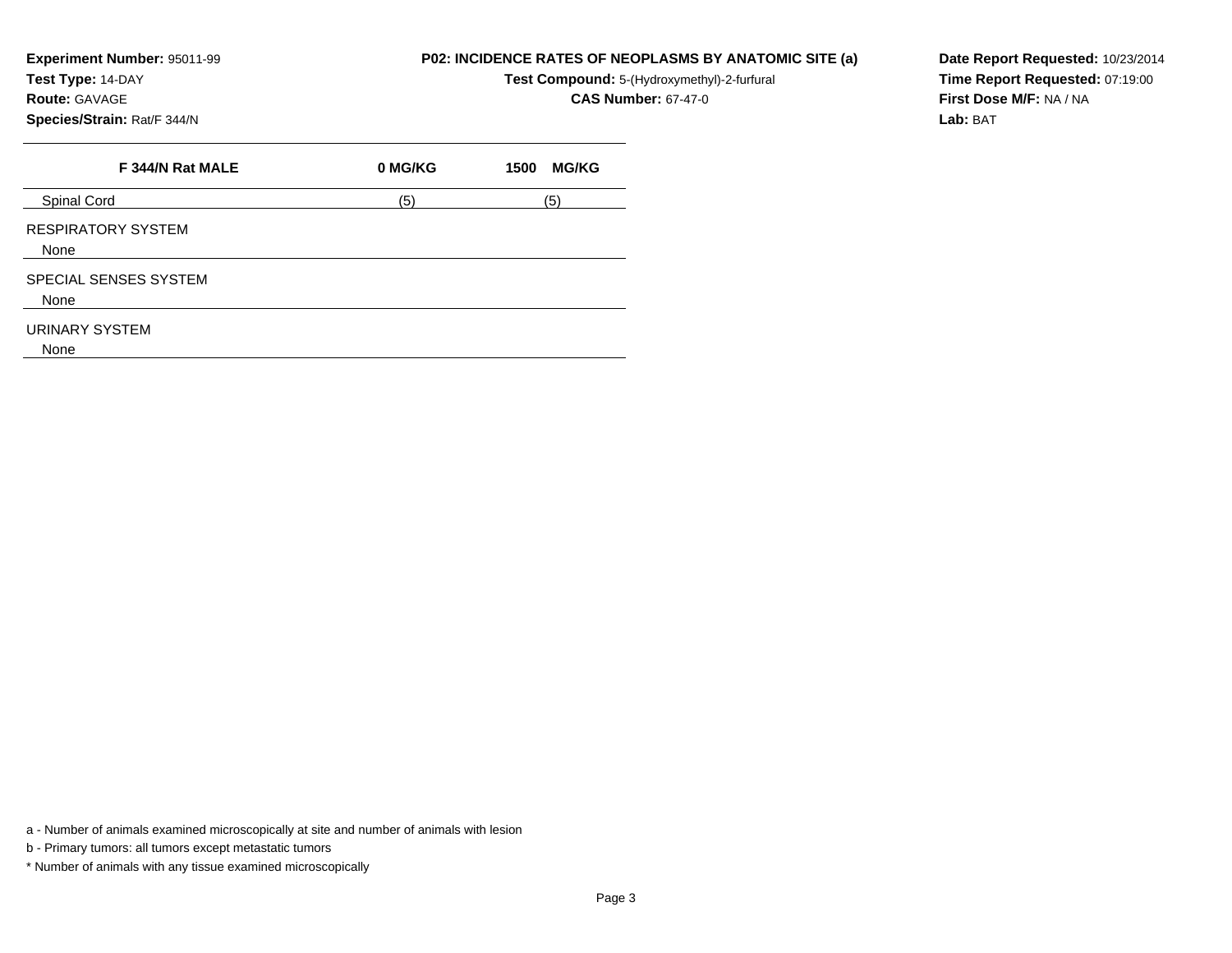**Experiment Number:** 95011-99**Test Type:** 14-DAY**Route:** GAVAGE**Species/Strain:** Rat/F 344/N

#### **P02: INCIDENCE RATES OF NEOPLASMS BY ANATOMIC SITE (a)**

**Test Compound:** 5-(Hydroxymethyl)-2-furfural

**CAS Number:** 67-47-0

**Date Report Requested:** 10/23/2014**Time Report Requested:** 07:19:00**First Dose M/F:** NA / NA**Lab:** BAT

| F 344/N Rat MALE                                                                    | 0 MG/KG | 1500 | <b>MG/KG</b> |
|-------------------------------------------------------------------------------------|---------|------|--------------|
| <b>Tumor Summary for MALE</b>                                                       |         |      |              |
| Total Animals with Primary Neoplasms (b)<br><b>Total Primary Neoplasms</b>          |         |      |              |
| <b>Total Animals with Benign Neoplasms</b><br><b>Total Benign Neoplasms</b>         |         |      |              |
| <b>Total Animals with Malignant Neoplasms</b><br><b>Total Malignant Neoplasms</b>   |         |      |              |
| <b>Total Animals with Metastatic Neoplasms</b><br><b>Total Metastatic Neoplasms</b> |         |      |              |
| <b>Total Animals with Malignant Neoplasms</b><br><b>Uncertain Primary Site</b>      |         |      |              |
| Total Animals with Neoplasms Uncertain -<br><b>Benign or Malignant</b>              |         |      |              |
| <b>Total Uncertain Neoplasms</b>                                                    |         |      |              |

\*\*\*END OF MALE DATA\*\*\*

a - Number of animals examined microscopically at site and number of animals with lesion

b - Primary tumors: all tumors except metastatic tumors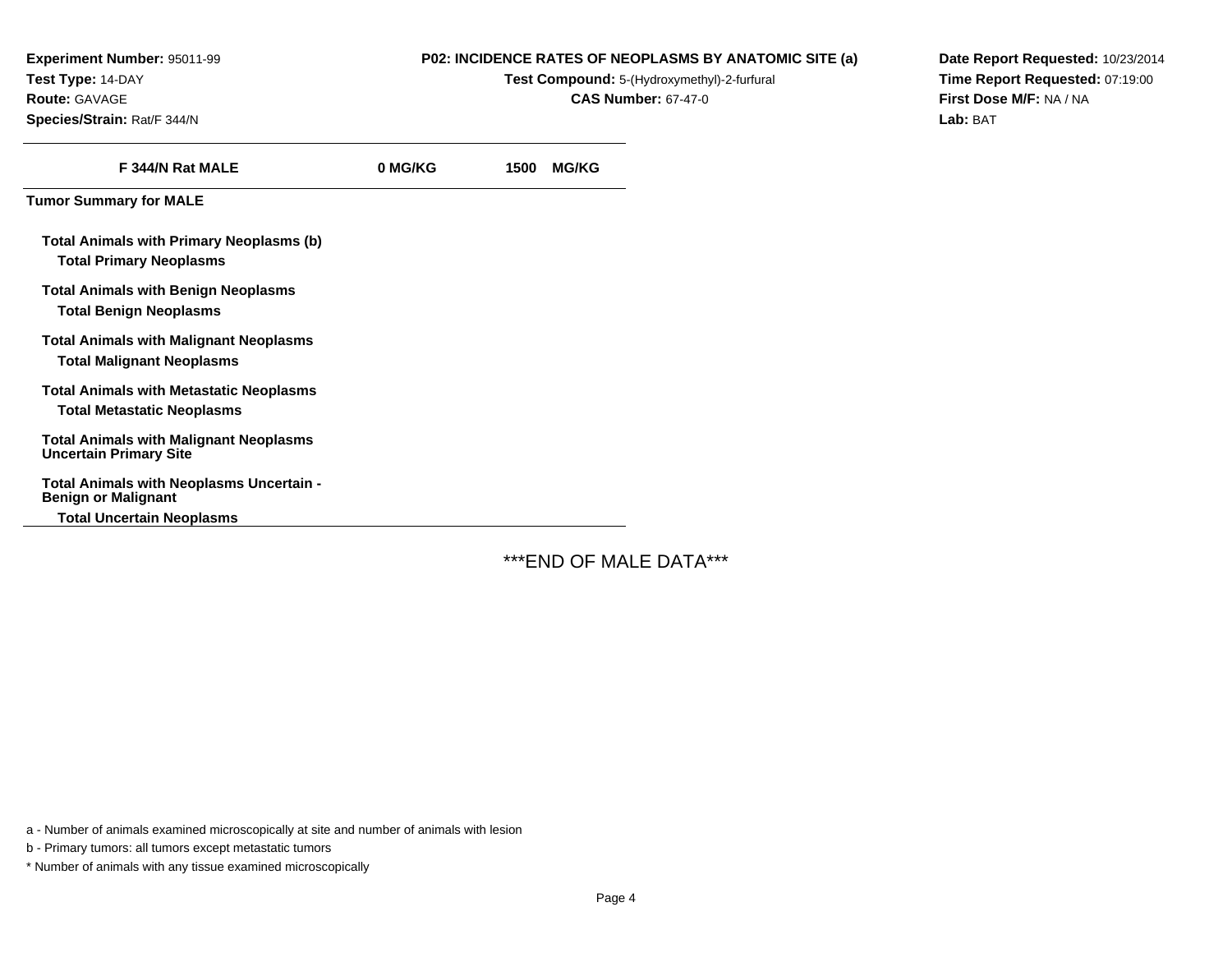**Experiment Number:** 95011-99**Test Type:** 14-DAY**Route:** GAVAGE

**Species/Strain:** Rat/F 344/N

#### **P02: INCIDENCE RATES OF NEOPLASMS BY ANATOMIC SITE (a)**

**Test Compound:** 5-(Hydroxymethyl)-2-furfural

**CAS Number:** 67-47-0

**Date Report Requested:** 10/23/2014**Time Report Requested:** 07:19:00**First Dose M/F:** NA / NA**Lab:** BAT

| F 344/N Rat FEMALE                                                           | 0 MG/KG | 1500<br><b>MG/KG</b> |
|------------------------------------------------------------------------------|---------|----------------------|
| <b>Disposition Summary</b>                                                   |         |                      |
| <b>Animals Initially In Study</b><br><b>Early Deaths</b><br><b>Survivors</b> | 5       | 5                    |
| <b>Terminal Sacrifice</b>                                                    | 5       | 5                    |
| <b>Animals Examined Microscopically</b>                                      | 5       | 5                    |
| <b>ALIMENTARY SYSTEM</b><br>None                                             |         |                      |
| CARDIOVASCULAR SYSTEM<br>None                                                |         |                      |
| <b>ENDOCRINE SYSTEM</b><br>None                                              |         |                      |
| <b>GENERAL BODY SYSTEM</b><br>None                                           |         |                      |
| <b>GENITAL SYSTEM</b><br>None                                                |         |                      |
| <b>HEMATOPOIETIC SYSTEM</b><br>None                                          |         |                      |
| <b>INTEGUMENTARY SYSTEM</b><br>None                                          |         |                      |
| MUSCULOSKELETAL SYSTEM<br>None                                               |         |                      |
| NERVOUS SYSTEM<br><b>Brain</b>                                               | (5)     | (5)                  |

a - Number of animals examined microscopically at site and number of animals with lesion

b - Primary tumors: all tumors except metastatic tumors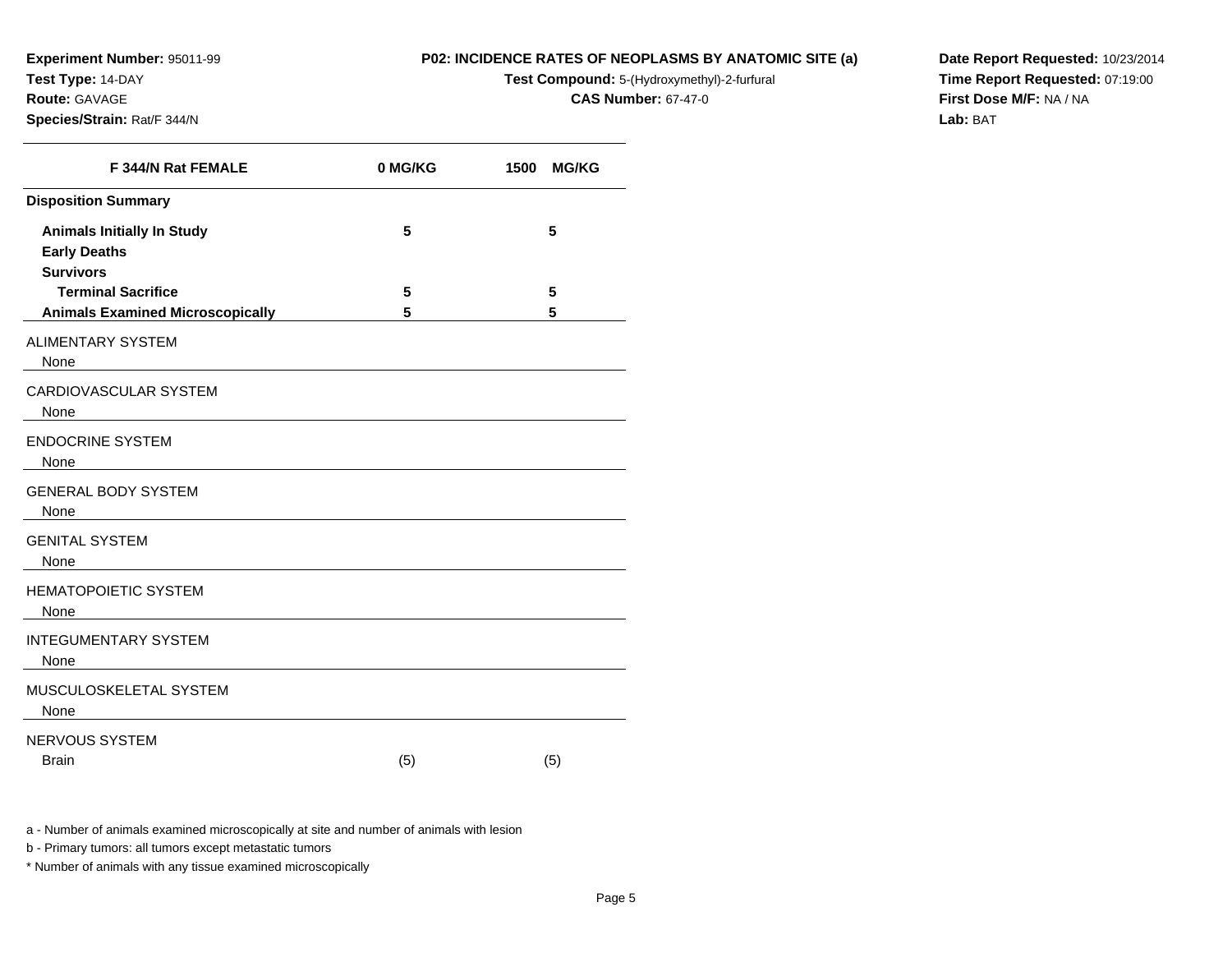**Experiment Number:** 95011-99

**Test Type:** 14-DAY

# **Route:** GAVAGE

**Species/Strain:** Rat/F 344/N

#### **P02: INCIDENCE RATES OF NEOPLASMS BY ANATOMIC SITE (a)**

**Test Compound:** 5-(Hydroxymethyl)-2-furfural

**CAS Number:** 67-47-0

**Date Report Requested:** 10/23/2014**Time Report Requested:** 07:19:00**First Dose M/F:** NA / NA**Lab:** BAT

| F 344/N Rat FEMALE                | 0 MG/KG | <b>MG/KG</b><br>1500 |
|-----------------------------------|---------|----------------------|
| Spinal Cord                       | (5)     | (5)                  |
| <b>RESPIRATORY SYSTEM</b><br>None |         |                      |
| SPECIAL SENSES SYSTEM<br>None     |         |                      |
| URINARY SYSTEM<br>None            |         |                      |

a - Number of animals examined microscopically at site and number of animals with lesion

b - Primary tumors: all tumors except metastatic tumors